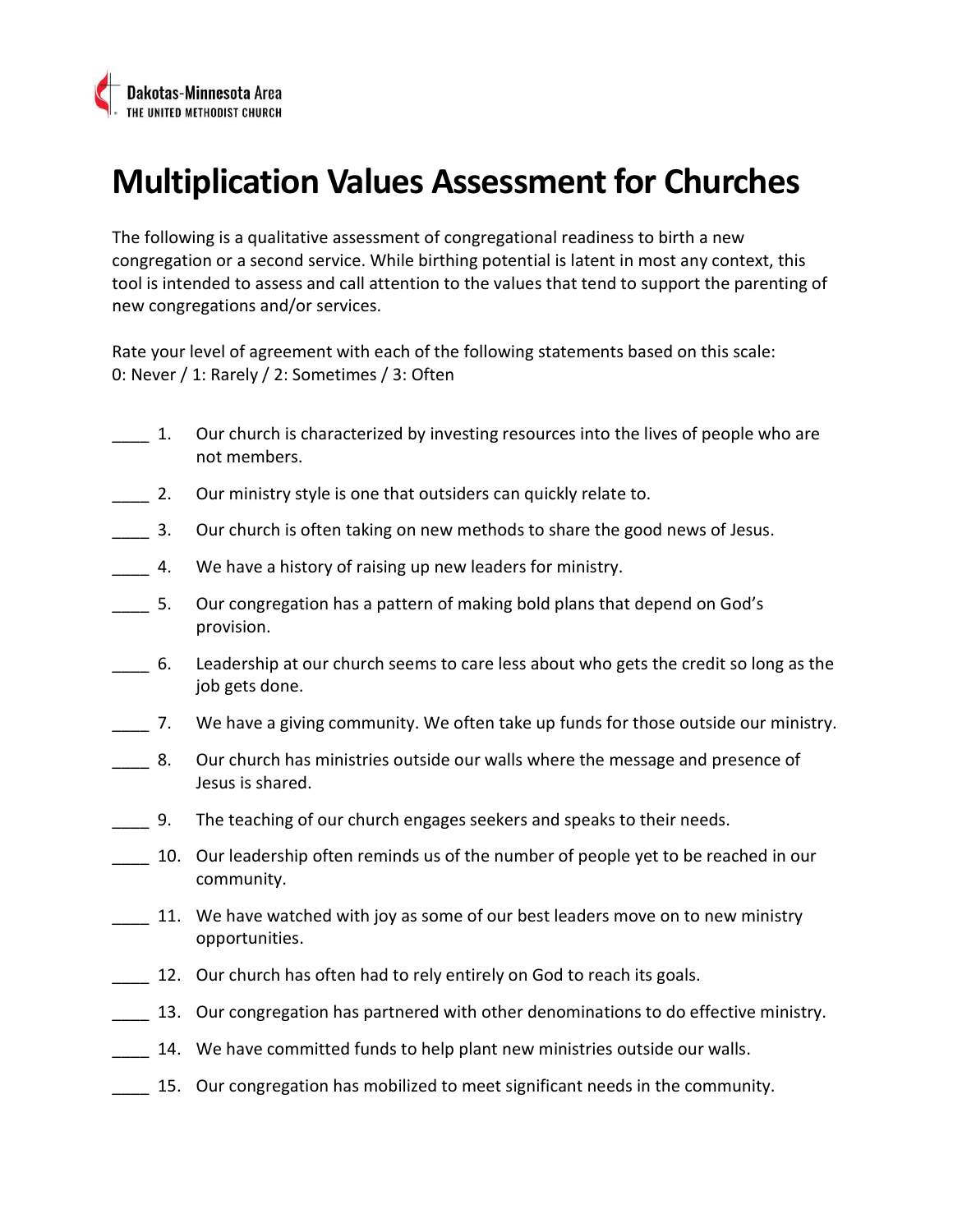- 16. The worship of our church is led in a way that engages seekers and speaks to their needs.
- 17. Our church never lets money stand in the way of making new disciples.
- 18. There is a "leadership pathway" at church whereby new leaders are mentored and trained.
- 19. We dream God sized dreams and worry about the resources later.
- 20. Our congregation is focused on people being followers of Christ, not on what denomination they are part of.
	- \_\_\_\_ 21. Our congregation has recruited funds and people to help start a new church.
- \_\_\_\_ 22. We have a portion of our church budget that is devoted to making a caring impact on the community around us.
- 23. Our congregation is connected to the community needs around us in ways that are well received by outsiders.
- 24. We have a culture where making new disciples is expected and planned for.
- \_\_\_\_ 25. Our pastors and staff are often empowering younger leaders and encouraging their development.
- \_\_\_\_ 26. Our congregation has stories of how God met needs beyond our dreams.
- 27. We are not easily threatened by new church starts nearby.
- 28. Our church has a history of reaching funding goals for outreach efforts.
- \_\_\_\_ 29. Our leadership gives considerable time to discern and strategize how to show the love of Christ to our community.
- \_\_\_\_ 30. I have noticed dimensions of our ministry that attract new people.
- \_\_\_\_ 31. In the last year, there has been at least one class or sermon series on how to share our faith meaningfully.
- 32. Our church has a ministry in identifying, training, and releasing new ministry leaders.
- 133. We trust that where God leads, God provides.
- \_\_\_\_ 34. Our leadership has an abundance mentality as far as ministry opportunities are concerned.
- \_\_\_\_ 35. We maintain a percentage of our church budget that is committed for mission-type efforts.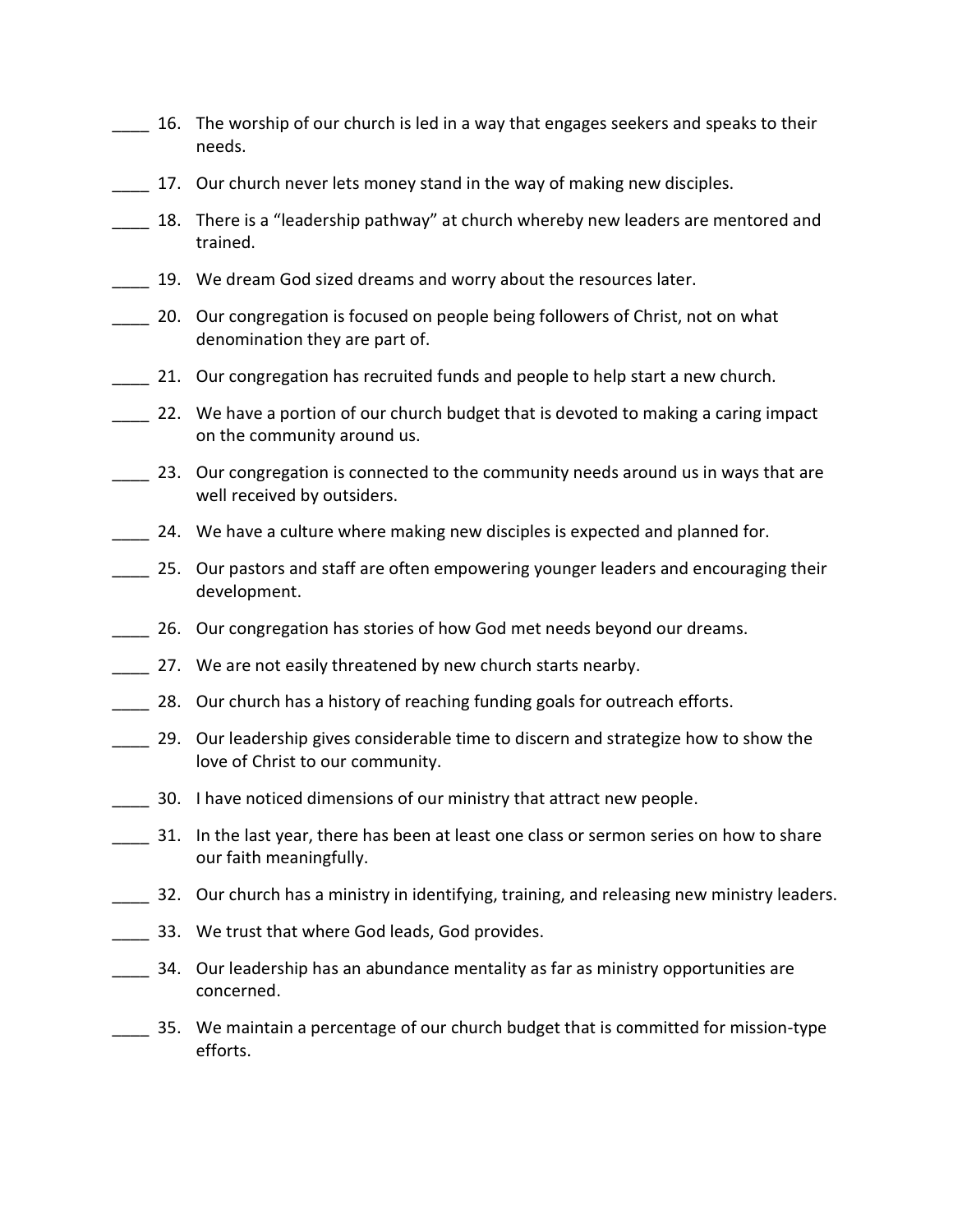#### Answers:

Place your ratings for each of the statements above into the column grid below.

|  | 1. 11. 11. 11. 1V. V. VI. VII. VII.                                                             |  |  |
|--|-------------------------------------------------------------------------------------------------|--|--|
|  | 1. 2. 3. 4. 5. 5. 6. 7.                                                                         |  |  |
|  | 8. $\frac{9}{2}$ 9. $\frac{10}{2}$ 10. $\frac{11}{2}$ 12. $\frac{12}{2}$ 13. $\frac{13}{2}$ 14. |  |  |
|  | $15.$ 16. 17. 18. 18. 19. 20. 21.                                                               |  |  |
|  | $22.$ 23. 24. 24. 25. 26. 26. 27. 28.                                                           |  |  |
|  | $29.$ 30. 31. 31. 32. 33. 34. 34. 35.                                                           |  |  |

### Totals from columns and parenting values they represent:

Add up the numbers in each column, and place the totals in the appropriate spaces below.

- I. Compassion for the unchurched
- II. Culturally relevant style
- III. \_\_\_\_\_\_\_\_\_ Great Commission orientation
- IV. Developing and releasing leaders
- V. Confidence in God's ability
- VI. \_\_\_\_\_\_ Kingdom perspective
- VII. \_\_\_\_\_\_ Generosity

### Total score:  $\blacksquare$

Add up the numbers corresponding to each of the seven categories listed above.